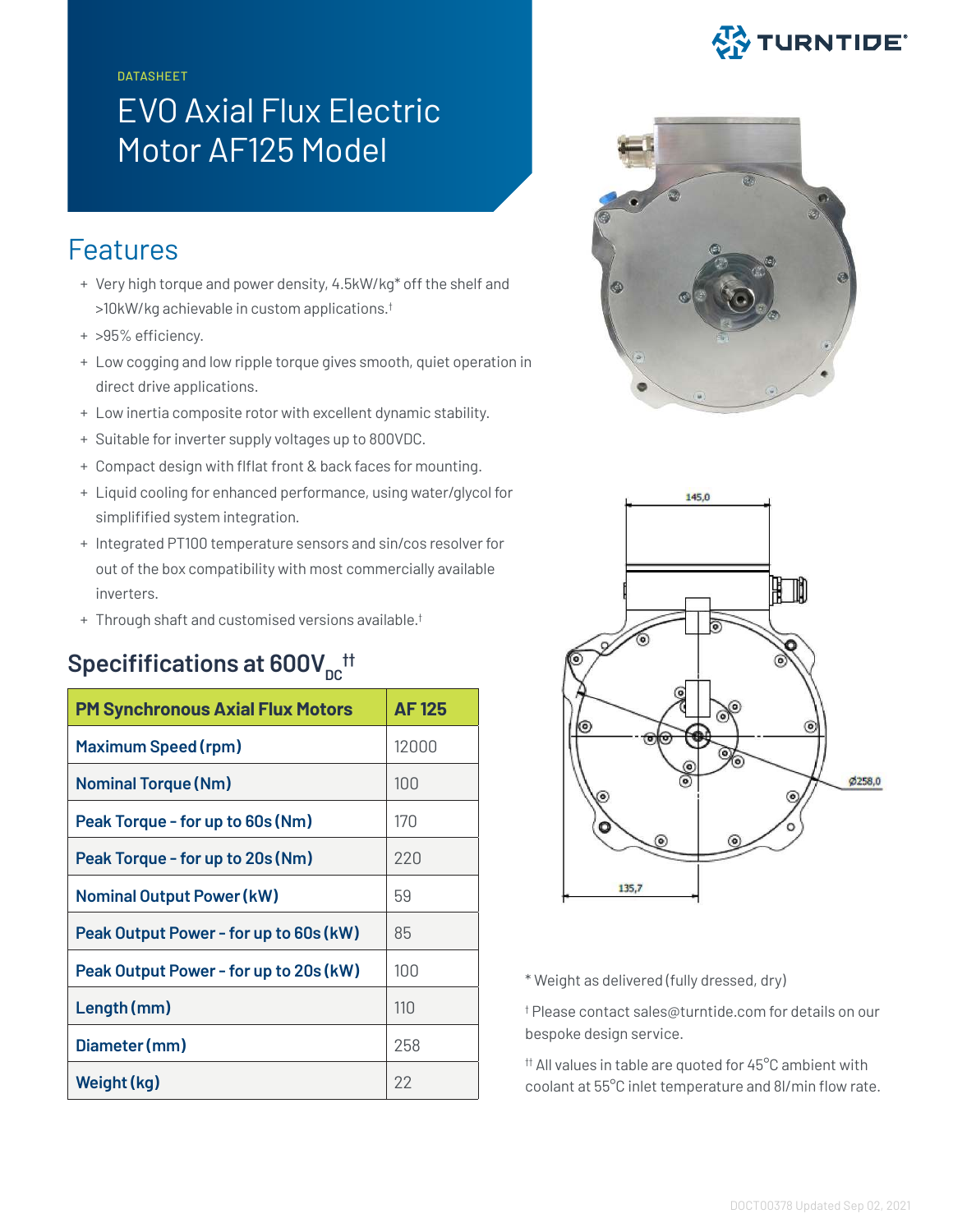





DOCT00378 Updated Sep 02, 2021